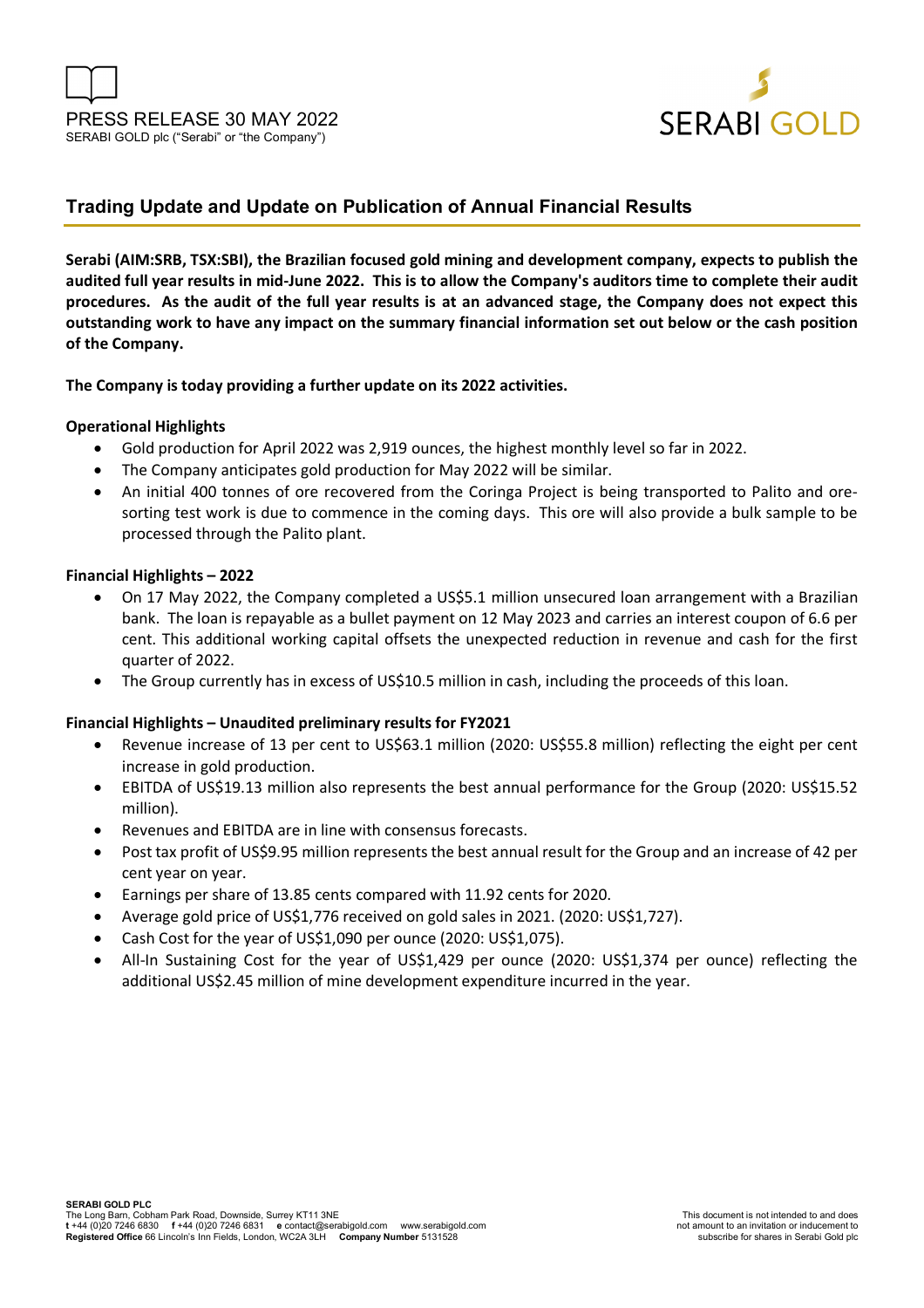

### **Key Financial Information**

**UNAUDITED SUMMARY FINANCIAL STATISTICS FOR THE THREE AND TWELVE MONTHS ENDING 31 DECEMBER 2021** 

|                                                                                                 | 12 months to | 3 months to | 12 months to           | 3 months to            |
|-------------------------------------------------------------------------------------------------|--------------|-------------|------------------------|------------------------|
|                                                                                                 | 31 Dec 2021  | 31 Dec 2021 | 31 Dec 2020            | 31 Dec 2020            |
|                                                                                                 | US\$000's    | US\$000's   | US\$000's              | US\$000's              |
|                                                                                                 | (unaudited)  | (unaudited) | (unaudited)            | (unaudited)            |
| Revenue                                                                                         | 63,141       | 16,400      | 55,830                 | 11,616                 |
| <b>Cost of Sales</b>                                                                            | (37, 759)    | (10, 532)   | (34, 166)              | (9, 237)               |
| <b>Gross Operating Profit</b>                                                                   | 25,382       | 5,868       | 21,664                 | 2,378                  |
| <b>Administration and share based payments</b>                                                  | (6, 257)     | (1,742)     | (6, 144)               | (1, 305)               |
| <b>EBITDA</b>                                                                                   | 19,125       | 4,126       | 15,520                 | 1,072                  |
| Depreciation and amortisation charges                                                           | (6,050)      | (1, 957)    | (5, 129)               | (412)                  |
| Operating profit before finance and tax                                                         | 13,075       | 2,169       | 10,391                 | 660                    |
|                                                                                                 |              |             |                        |                        |
| Profit/(loss) after tax                                                                         | 9,950        | 2,288       | 7,031                  | 412                    |
| Earnings per ordinary share (basic)                                                             | 13.85 cents  | 3.02 cents  | 11.92 cents            | (0.70 cents)           |
|                                                                                                 |              |             |                        |                        |
| Average gold price received                                                                     | US\$1,776    | US\$1,772   | US\$1,727              | US\$1,841              |
|                                                                                                 |              |             |                        |                        |
|                                                                                                 |              |             |                        |                        |
|                                                                                                 |              |             | As at                  | As at                  |
|                                                                                                 |              |             | 31 December            | 31 December            |
|                                                                                                 |              |             | 2021                   | 2020                   |
|                                                                                                 |              |             | (unaudited)            | (unaudited)            |
| Cash and cash equivalents (US\$000's)                                                           |              |             | 12,218                 | 6,604                  |
|                                                                                                 |              |             |                        |                        |
| Cash Cost and All-In Sustaining Cost ("AISC")                                                   |              |             |                        |                        |
|                                                                                                 |              |             | 12 months to           | 12 months to           |
|                                                                                                 |              |             | 31 December            | 31 December            |
|                                                                                                 |              |             | 2021                   | 2020                   |
|                                                                                                 |              |             | (unaudited)            | (unaudited)            |
| Gold production for cash cost and AISC                                                          |              |             | 33,848 ozs             | 31,212 ozs             |
| purposes                                                                                        |              |             |                        |                        |
|                                                                                                 |              |             |                        |                        |
| <b>Total Cash Cost of production (per ounce)</b><br><b>Total AISC of production (per ounce)</b> |              |             | US\$1,090<br>US\$1,429 | US\$1,075<br>US\$1,374 |

The information contained within this announcement is deemed by the Company to constitute inside information as stipulated under the Market Abuse Regulations (EU) No. 596/2014 as it forms part of UK Domestic Law by virtue of the European Union (Withdrawal) Act 2018.

This announcement is inside information for the purposes of Article 7 of Regulation 596/2014. The person who arranged the release of this statement on behalf of the Company was Clive Line, Director.